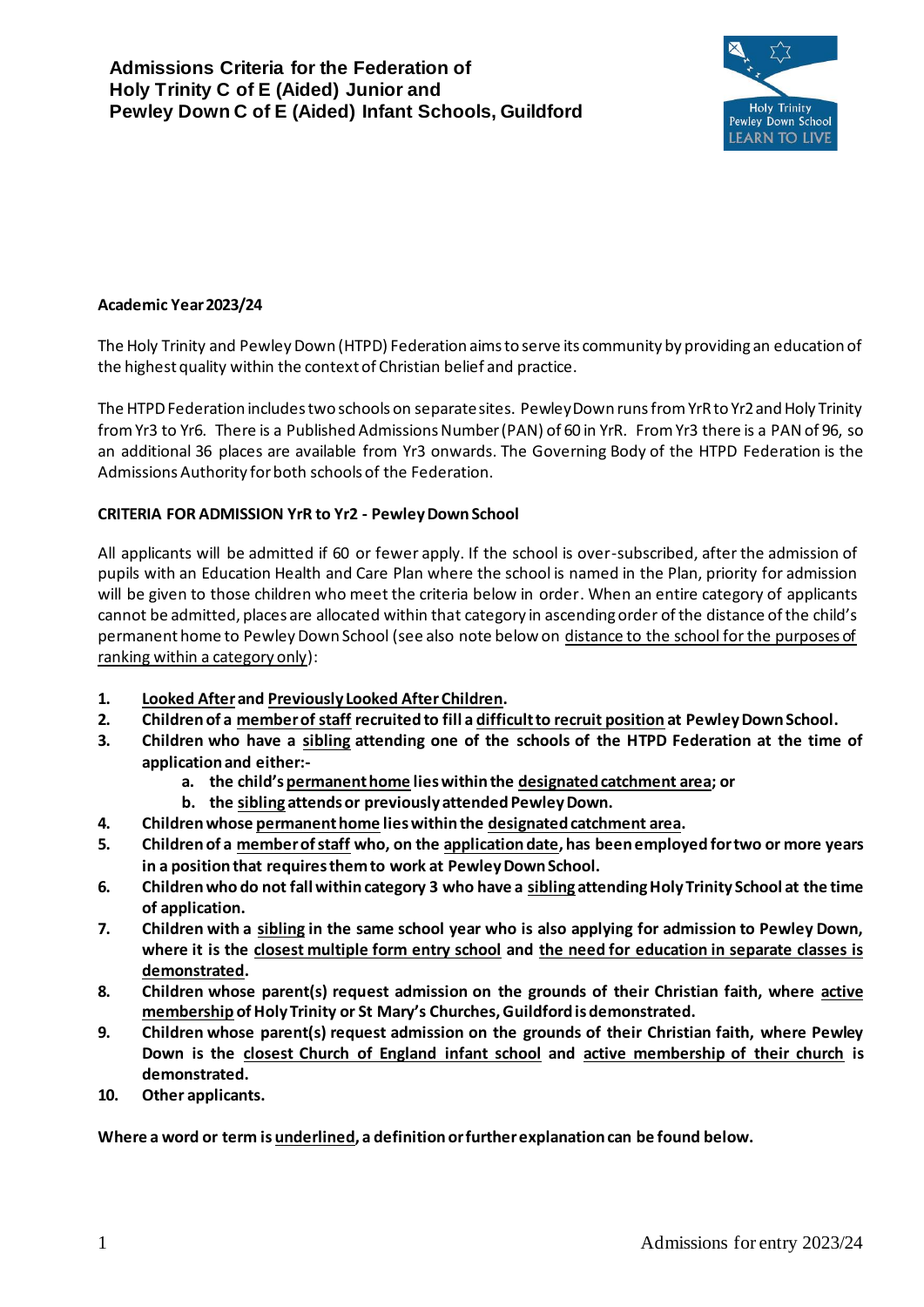# **CRITERIA FOR ADMISSION Yr3 onwards – Holy Trinity School**

All applicants will be admitted if 96 or fewer apply. If the school is over-subscribed, after the admission of pupils with an Education Health and Care Plan where the school is named in the Plan, priority for admission will be given to those children who meet the criteria below in order. When an entire category of applicants cannot be admitted, places are allocated within that category in ascending order of the distance of the child's permanent home to Holy Trinity School (see also note below on distance to the school for the purposes of ranking within a category only):

- **1. Looked Afterand Previously Looked After Children.**
- **2. Children currently attending Pewley Down Infant School, Guildford.**
- **3. Children of a member of staff recruited to fill a difficult to recruit position at Holy Trinity School.**
- **4. Children who have a siblingwho is an existing pupil of one of the schools of the HTPD Federation and who is attending one of the schools of the HTPD Federation at the time of application.**
- **5. Children whose permanent home lies within the designated catchment area.**
- **6. Children of a member of staff who, on the application date, has been employed for two or more years in a position that requires them to work at Holy Trinity School.**
- **7. Children whose parent(s) request admission on the grounds of their Christian faith, where active membership of Holy Trinity or St Mary's Churches, Guildford is demonstrated.**
- **8. Children whose parent(s) request admission on the grounds of their Christian faith, where Holy Trinity School is the closest Church of England junior school and active membership of their church is demonstrated.**
- **9. Children currently attending St Nicolas' Church of England Infant School, but only if Holy Trinity School is the closest Church of England junior school.**
- **10. Children currently attending Bramley Church of England Infant School, Chilworth Church of England Infant School, Merrow Church of England Infant School or Shere Church of England Infant School, but only if Holy Trinity School is the closestChurch of England juniorschool.**
- **11. Other applicants.**

**Where a word or term is underlined, a definition or further explanation can be found below.**

# **DEFINITIONS AND EXPLANATIONS FOR BOTH SCHOOLS**

# **Application Procedure**

Applications for admissions into Year R and Year 3 must be made to the Surrey Local Authority via its online application system or its application form. In addition both Pewley Down and Holy Trinity Schools have their own Supplementary Information Form (SIF) to gain information necessary for allocating places for Pewley Down under criterion 2, 5, 7, 8 and 9 and for Holy Trinity under criterion 3, 6, 7 and 8. Places are awarded based on the information given in the application and SIF. If no SIF is provided, an applicant will be ranked in the highest relevant category based on the information available. If the information in the application or SIF is discovered to be false the Governing Body reserve the right to withdraw the offer. Late applications should be made in the same way but will be treated as late applications and will not be processed until after the date given in the Surrey Admissions booklet.

In year applications must also be made to the Surrey Local Authority via its online application system or its application form. If there is a place available, and no waiting list in respect of the year group applied for, a place will be offered. If no place is available in the relevant year group, the name of the child will be added to the waiting list (see below as regards operation of the waiting list).

# **Special educational needs**

If a school is named in an Education Health and Care Plan the Governing Body must offer a place for that child.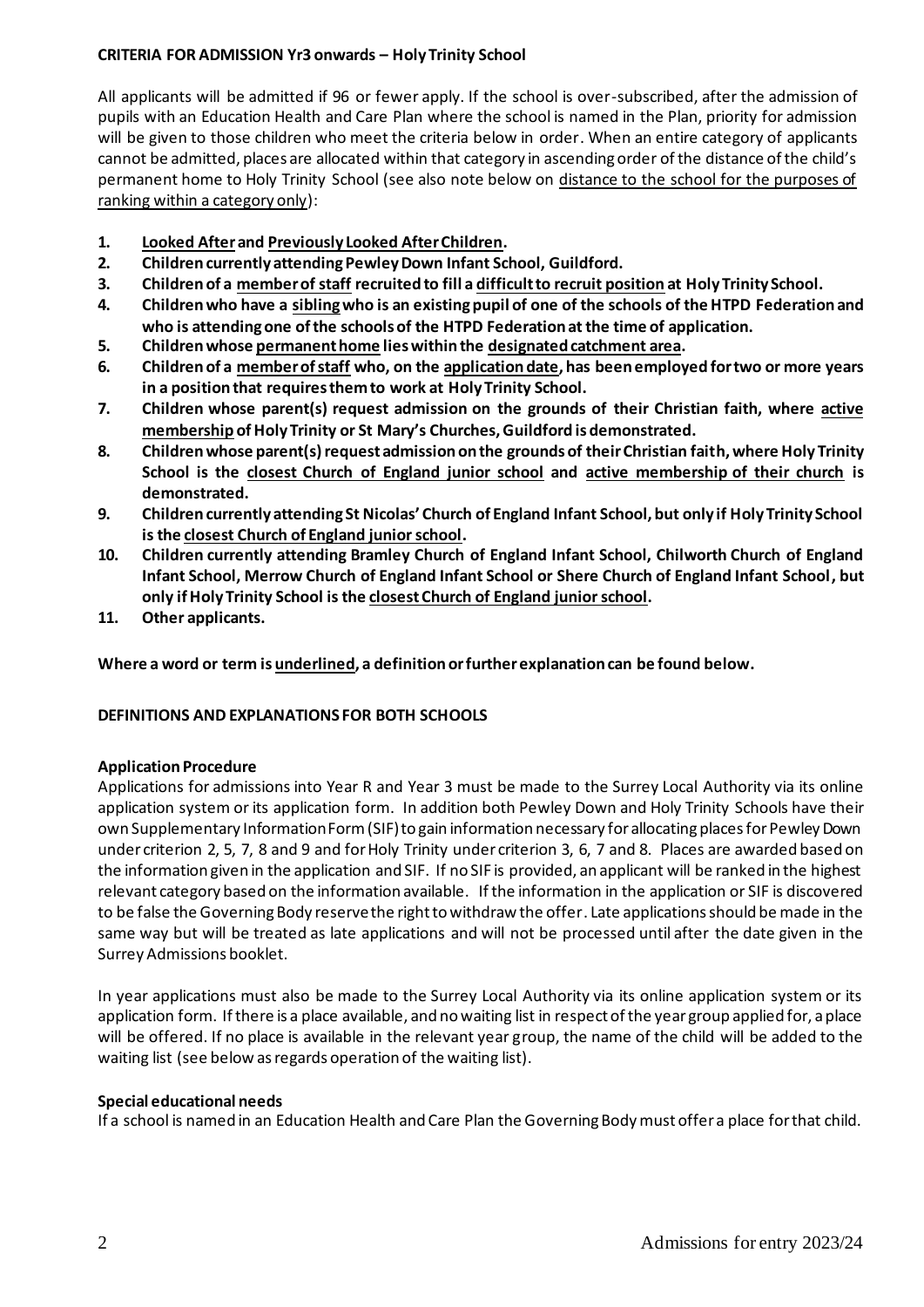### **Looked After and Previously Looked After Children**

A child who:-

is in the care of a local authority or provided with accommodation by a local authority in accordance with Section 22 of the Children Act 1989, e.g. fostered or living in a children's home, at the time an application for a school is made - a letter from the Children's Services Department confirming the child's status must be submitted at the time of application;

• has previously been in the care of a local authority or provided with accommodation by a local authority in accordance with Section 22 of the Children Act 1989 and who has left that care through adoption, a child arrangements order (in accordance with Section 8 of the Children Act 1989, as amended by the Children and Families Act 2014) or special guardianship order (in accordance with Section 14A of the Children Act 1989) - a letter from the Children's Services Department confirming the child's status must be submitted at the time of application; or

• appears (to the Admissions Authority) to have been in state care outside of England and ceased to be in state care as a result of being adopted – the parent/carer will need to provide evidence to demonstrate that the child was in state care outside of England and left that care as a result of being adopted.

# **Member of staff**

A member of staff is a person who is employed by the HTPD Federation. For the purposes of criteria 2 and 5 for Pewley Down School and criteria 3 and 6 for Holy Trinity School, a member of staff will be considered to have a position at the school for which the application is made if the position they have held is solely in respect of that school (for example class teacher), or if they have held a position in respect of the school for which the application is made as part of a position that covers both Pewley Down School and Holy Trinity School (for example as a member of the senior leadership team working in both schools, or as a subject lead working in both schools). For the purposes of criterion 5 for Pewley Down and criterion 6 for Holy Trinity, the position in respect of the school for which the application is made must have been held for two years or more on the application date.

### **Application date**

In criterion 5 for Pewley Down School and criterion 6 for Holy Trinity School, 'application date', means the closing date for applications for the school (for both schools this is 15th January 2023 for September 2023 entry).

#### **Sibling**

A sibling includes brothers, sisters, step siblings, foster siblings, adopted siblings and other children with a 'permanent home' at the same address.

# **Closest multiple form entry school or closest Church of England school**

The closest multiple form entry school, CofE infant school or CofE junior school to a child's 'permanent home' is determined using Surrey Admissions Team's Geographical Information System.

#### **Permanent home**

A child's 'permanent home' is the child's principal residence and that of at least one parent or legal guardian. In the case of formal equal shared custody, it will be up to the parents to agree which address to use. In other cases of shared custody it is where the child spends most of their time.

#### **Demonstrating the need for education in separate classes(siblings in same school year)**

Under criterion 7 for Pewley Down School, the need for education in separate classes should be demonstrated by providing a letter from a relevant professionalwho can attest to that need (for example, a person providing pre-school care or education in respect of the child or children, or a health care professional who has been involved in the child or children's care). If such a letter cannot be provided, the parent or legal guardian should themselves set out the reasons for the need for education in separate classes in a letter, and provide information in addition as to why it was not possible to provide a letter from a relevant professional.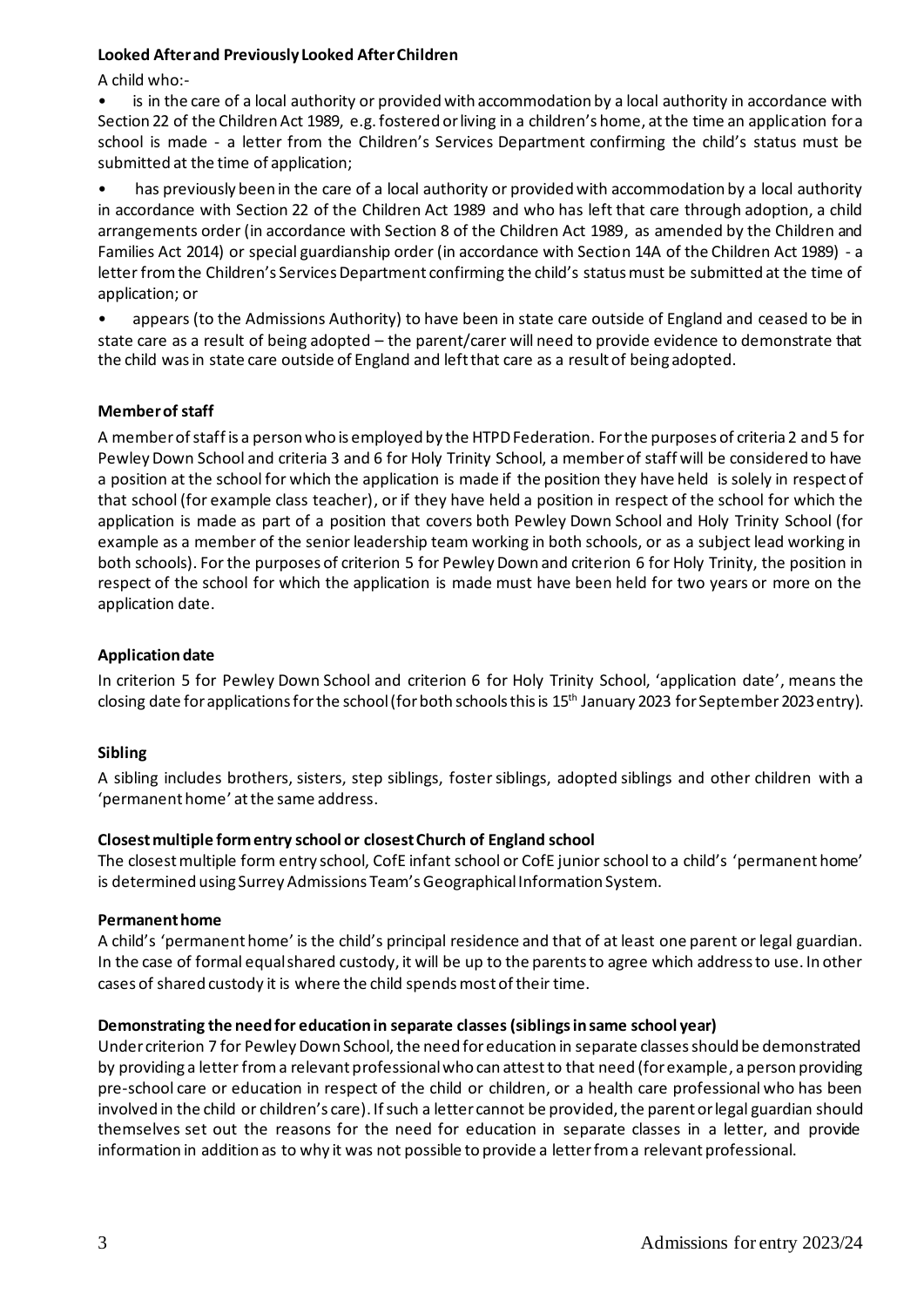### **Designated catchment area**

The designated catchment area is Holy Trinity Ward 2002, see the attached map.

### **Active membership**

Active membership of a church means regular attendance at a church that is a member of Churches Together in Britain and Ireland by at least one parent/carer or the child, on average at least once a month over the year preceding the date of application. Active membership of a church must be supported by a letter from their parish priest, church minister or equivalent. In the event that during the period specified for attendance at worship, the church has been closed for public worship and has not provided alternative premises for that worship, the requirements of these admissions arrangements in relation to attendance, will only apply to the period when the church or alternative premises have been available for public worship.

### **Multiple births**

If a final place at the school is going to be offered to a child from a multiple birth, the Governing Body will go over PAN to admit the remaining consecutively ranked children from the same multiple birth, up to a maximum of 62 for YrR to Yr2, or up to a maximum of 98 for Yr3 to Yr6: priority as to which multiple birth sibling(s) will be allocated the place(s) will be decided by their rank position. Any multiple birth sibling(s) not offered a place will remain on the waiting list, and the applicant will be informed of their right of appeal.

### **Distance to the school for the purposes of ranking within a category only**

Distance to school is the distance from the child's permanent home to the **school for which an application has been made**. This distance is measured using the Surrey Admissions Team's Geographical Information System, by straight line from the address point of the pupil's home to the nearest school gate available for pupils to use. Where homes are deemed to share the same address point or to be equidistant from the school, Governors will arrange for lots to be drawn to determine which child should be given priority.

### **Difficult to recruit position**

A difficult to recruit position will be determined by the HTPDGoverning Body and their decision will be final.

#### **Education outside chronological year group**

Applicants may choose to seek a place outside their child's chronological (correct) year group. Decisions will be made on the basis of the circumstances of each case and what is in the best interests of the child concerned. In this instance parents should discuss their wishes with the headteacher, stating clearly why they feel admission to a different year group would be appropriate, including any supporting documentary evidence if they wish. Reasons for the Governing Body's decision in such cases will be shared in writing with parents.

Applicants who are applying for their child to have a decelerated entry to school, i.e. to start later than other children in their chronological age group, should initially apply for a school place in accordance with the deadlines that apply for their child's chronological age. For children born between 1st April and 31st August, parents may decide to delay admission to school until the term after their child turns 5 i.e. when statutory school age is reached. In such a case, a child would normally start school the following year in Year 1, missing out on Reception, but a parent may request that their child is admitted to Reception instead, meaning that the child would be educated outside their correct year group. If, in liaison with the headteacher, the Governing Body agree for the child to have a decelerated entry to the school the place cannot be deferred and instead the applicant will be invited to apply again in the following year for the decelerated cohort.

Applicants who are applying for their child to have an accelerated entry to school, i.e. to start earlier than other children in their chronological age group, must initially apply for a school place at the same time that other families are applying for that cohort. If, in liaison with the headteacher, the Governing Body agree for the child to have an accelerated entry to the school, the application will be processed. If it is not agreed for the child to have an accelerated entry to the school, the applicant will be invited to apply again in the following year for the correct cohort.